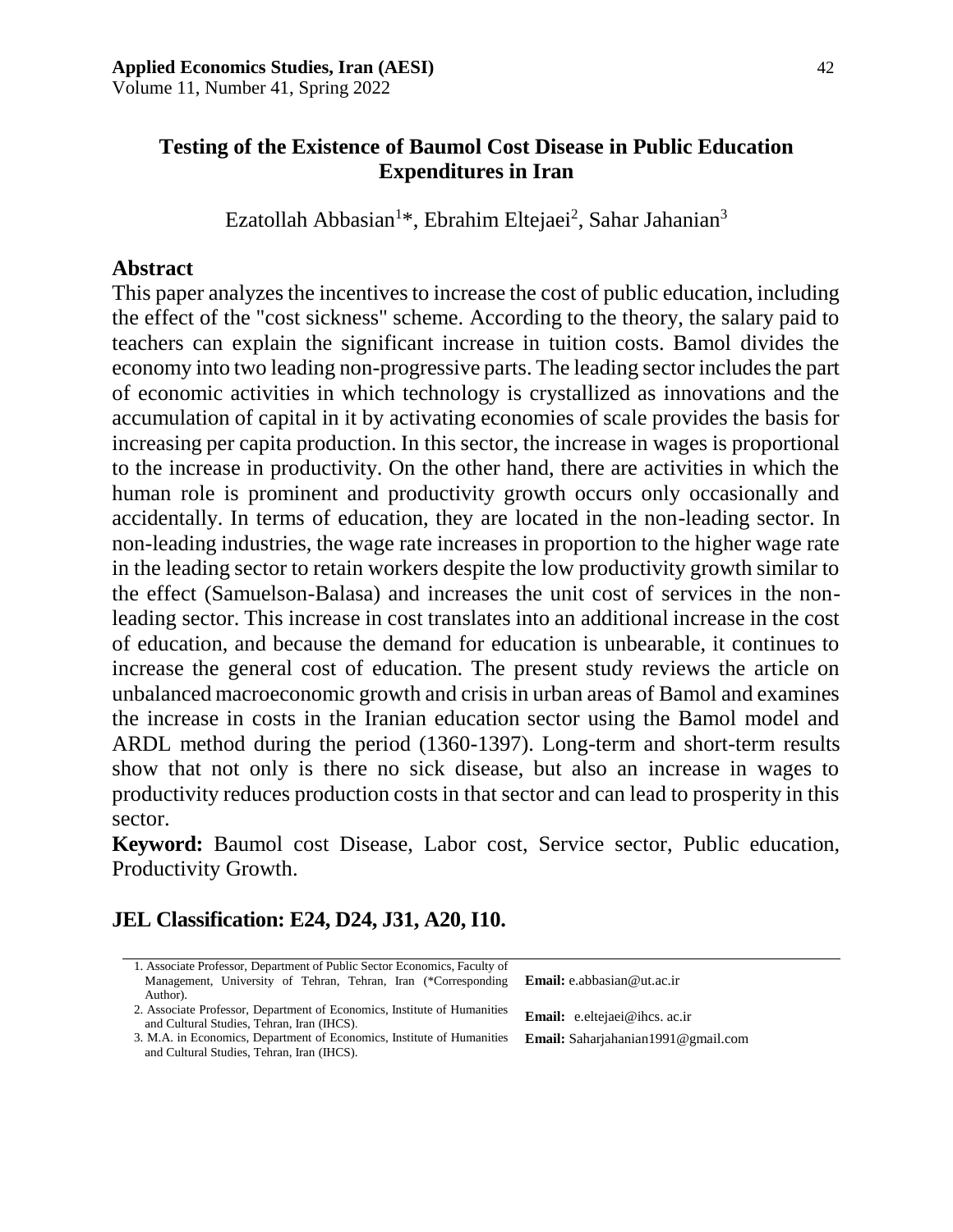Volume 11, Number 41, Spring 2022

## **1. Introduction**

The Baumol disease explains the cost of increasing spending on education without a corresponding increase in productivity. According to this theory, productivity in this sector is constant while its costs increase. This is especially effective in demand, especially in markets with more elasticity. According to Baumol, productivity growth does not occur in areas where the human presence is prominent. Wonder (1977) using a dynamic model of receiving teachers' salaries is one of the important factors in providing and retaining teachers. According to the findings of Peter Dalton (2020), the main determinant of teachers' supply is relative and suggested wages. Darling Hammond (2000) in a study showed that teachers' salaries should be increased in order to hire and support skilled teachers. In this study, we intend to determine the factors that increase costs in the public education sector using an equation Understand regression from Baskha et al. (2014) article and available data from Iran. Does the increase in spending in the education sector reflect the increase in teachers' productivity?

## *1-1. Research Hypotheses*

### The main hypothesis

The difference between the wage index and labor productivity has a significant effect on the share of education costs in GDP.

### Sub-hypotheses

1. In the education sector, wages have increased by more than the productivity of the labor force, and this is evidence of the existence of a disease with a dull effect.

2. Macroeconomic variables such as inflation and per capita economic growth have significant effects on education costs.

### **2. Research model and method**

*Territory place* of this research is limited to Iran and its purpose is to investigate the factors affecting the increase of educational costs in the public sector and to test the existence of low cost diseases in this sector. In terms of time, this study intends to investigate the existence of low-cost disease and other factors affecting the increase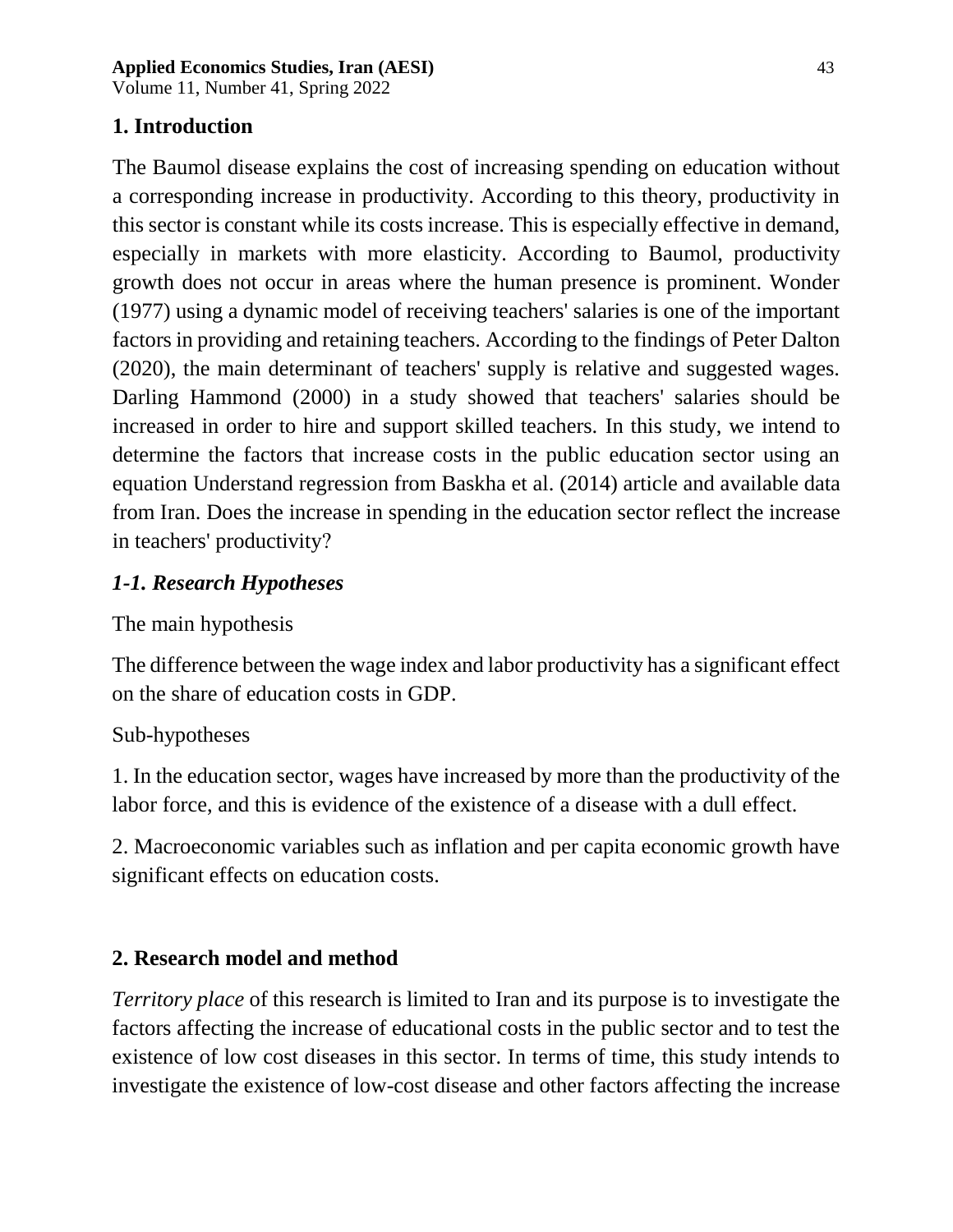#### **Applied Economics Studies, Iran (AESI)** 44

Volume 11, Number 41, Spring 2022

in general education costs during the period 1981-2008. The data of this research is based on the base year of 2004.

 $l$ neducate =  $\alpha_0 + \alpha_1 * l$ nbaumol +  $\alpha_2 * l$ nGDPper +  $\alpha_3 * l$ ninflation +  $DUM + u_t$ 

This model is derived from research on Aging and Cost Disease Bamoul,s in Iranian health Sector. Quantitative data and information have been extracted from the website of the Central Bank and the National Statistics Center of Iran.

The variables remain at the level i (0) or the first-order difference i (1) and therefore we use the ARDL method to investigate the existence of short-term and long-term relationship in the model. The assumption of no long-term relationship between variables was rejected and therefore there is a long-term relationship. According to the results, the long-term coefficient of the variable with the coefficient is quite significant and the sign of the coefficient is different from the previous researches, which means that not only there is no variable disease, but also increasing wages to productivity reduces production costs in that sector. Has been and can be the background of prosperity in this sector. The variable coefficient of the imposed war is negative and significant and indicates that the existence of war causes the share of education expenditures in GDP to be allocated to war-related cases. To be given. The estimated error correction factor is -0.96, which means that in each period, about 96% of the dependent variable imbalances are eliminated and the model returns to the long-run equilibrium. That the proposed CUSUM and CUSUMQ diagrams are within the confidence interval, the null hypothesis that the coefficients are stable is accepted.

### **3. Conclusion**

Long-term and short-term results show that there is no Baumol disease in the Iranian education sector. The results of the study showed that the variable of Baumol is significant but its coefficient was negative. More attention can be paid to this section. This article calls for reforms in teachers' salaries and recommends an increase in salaries in the public education sector. Another recommendation of this research is price control and should be one of the strategies of any government.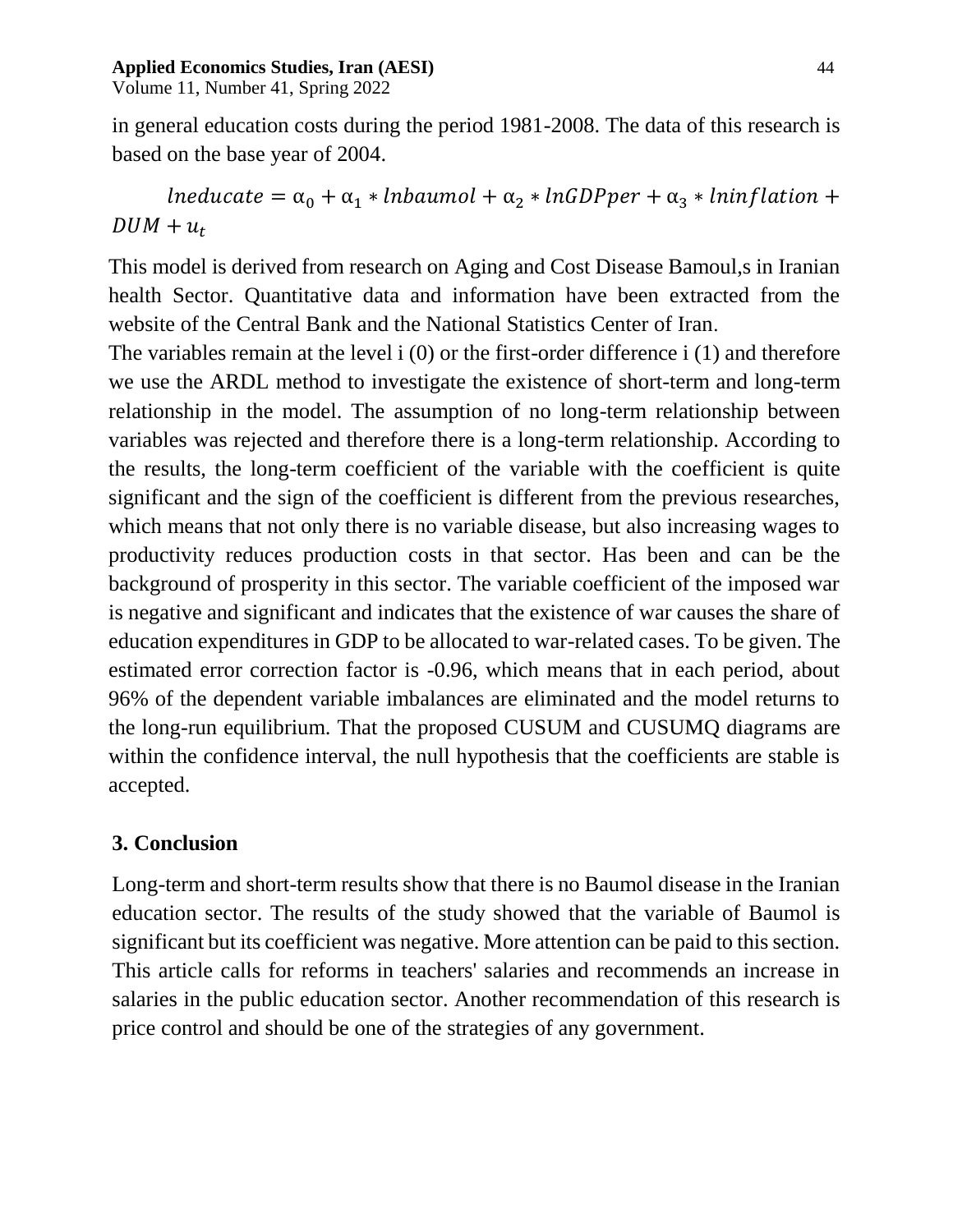#### **Applied Economics Studies, Iran (AESI)** 45

Volume 11, Number 41, Spring 2022

#### **References**

- Agenor, P. R., (2006). *Public Infrastructure and Growth: New Channels and Policy implications.* World Bank Policy Research Working Paper, 4064.
- Almei, Z. & Nikbin, T., motameni, M., (2017). *The Return to Education in IRAN by Using Age Cohorts and Pseudo Panel Data Approach.* Journal of Applied Economics Studies in Iran, No. 6(22), Pp: 145-170. (In Persian).
- Andersen, T. T., (2015). *Baumols Cost Disease and thesustainability of the Welfare state.* Economic Policy Research Unit, University of Copenhagen, ISSN 908-7745.
- Barro, R., (1990). "Government Spending in a Simple Model of Endogenous Growth". *Journal of Political Economy*, No. 98(S5), Pp: 103-125.
- Basakha, M., yavari, K., sadeghi, H., naseri, A. (2014). *Aging and Cost Disease Bamols in Iranian Health Sector*. Journal of Applied Economics Studies in Iran, No. 3(9), Pp: 169-187. (In Persian).
- Bates, L. S., (2012). "Does the U.S. health care sector Suffer from Baumols cost Disease? Evidence from the 50 States". *Journal of Health Economics,* No. 32, Pp: 386-391.
- Baumol, W. B., (1965). *On the Performing Arts: The Anatomy of Their Ecnomic Problems.* The American Economic Review, Vol. 55.
- Baumol, W. F., (2012). *The Cost Disease: why computers Get cheaper and health Care doesnt.* Yale University Pres.
- Baumol, W. W., (2013). *A Comparative analysis of education Costs and Outcomes: The united state vs.* other OECD countries. Economic of Education Review, 39.
- Baumol, W., (1993). *Health Care, Education and cost Disease: A looming crisis for Public Choice.* Kluwer Academic Publishers, Public choice, 70.
- Baumol, W., (1996). "Children of Performings Arts, The Economic Dilemma: the climbing costs of health care and educatin". *Journal of Cultural Economics*, Kluwer Publishers, No. 20, Pp: 183–206.
- Becker, G., (1964). *Human Capital.* The National Bureau of Economic Research.
- Bloom, D. K., (2018). "Health and Economic Growth". *Program on the Global Demography of aging at Harvard University Pgda Working Paper*, No. 153, Pp: 1-37.
- Borge, L. H., (2017). *Cost disease in defense and Public administration: Baumol and politics.* Springer Science.
- Bradford, D., (1969). *Balance on unbalanced Growth.* Zeitschrift fur Nationaloknomic.
- Chapman, B., (2003). *Baumol disease: the pandamic that Never Was.* Gippsland Medical School.
- Chen, X. M., (2014). "Disease or utopia? Testing Baumol in Education". *Economics letters,* Vol. 122, Issue 2, Pp: 220-223.
- Colombier, C., (2017). *Unwanted side effects of Baumol Cost Disease on balancedbudget rule.* FIFO-institute for public Economics.
- Cowen, T., (1996). "Why Do Not Believe in TheCost-Disease". *Journal of Cultural Economics,* No. 20 (3), Pp: 207–214.
- Cutler, D., (2011). *Where are The Healthh Care Entrepreneurs?* National Bureau of Economic Research.
- Dalton, P., (2006). *Handbook of Economics of Education.* Volume 2. london: Department of Economics, Royal Holloway.
- Emadzadeh, Mostafa, (1382). *Economics of Education*. Isfahan: University Jihad. (In Persian).
- Engel, E. W., (2015). *Fiscal Sustainability and cost Disease.* Preliminary and Very Incomplete Version.
- Filmer, D. H., (1998). "Health Policy in Poor Countries". *The World Bank Development Research Group Poverty and Human Resources,* No. 1874.
- Grossman, M., (1972). "On concept of Health Capital and the Demand for Health". *The Journal of Political Economy is currently*, No. 80(2), Pp: 223–225.
- Grossman, M., (1972). *The Demand for Health: A theorical and Emprical investigation.* National Bureau of Economic Research.